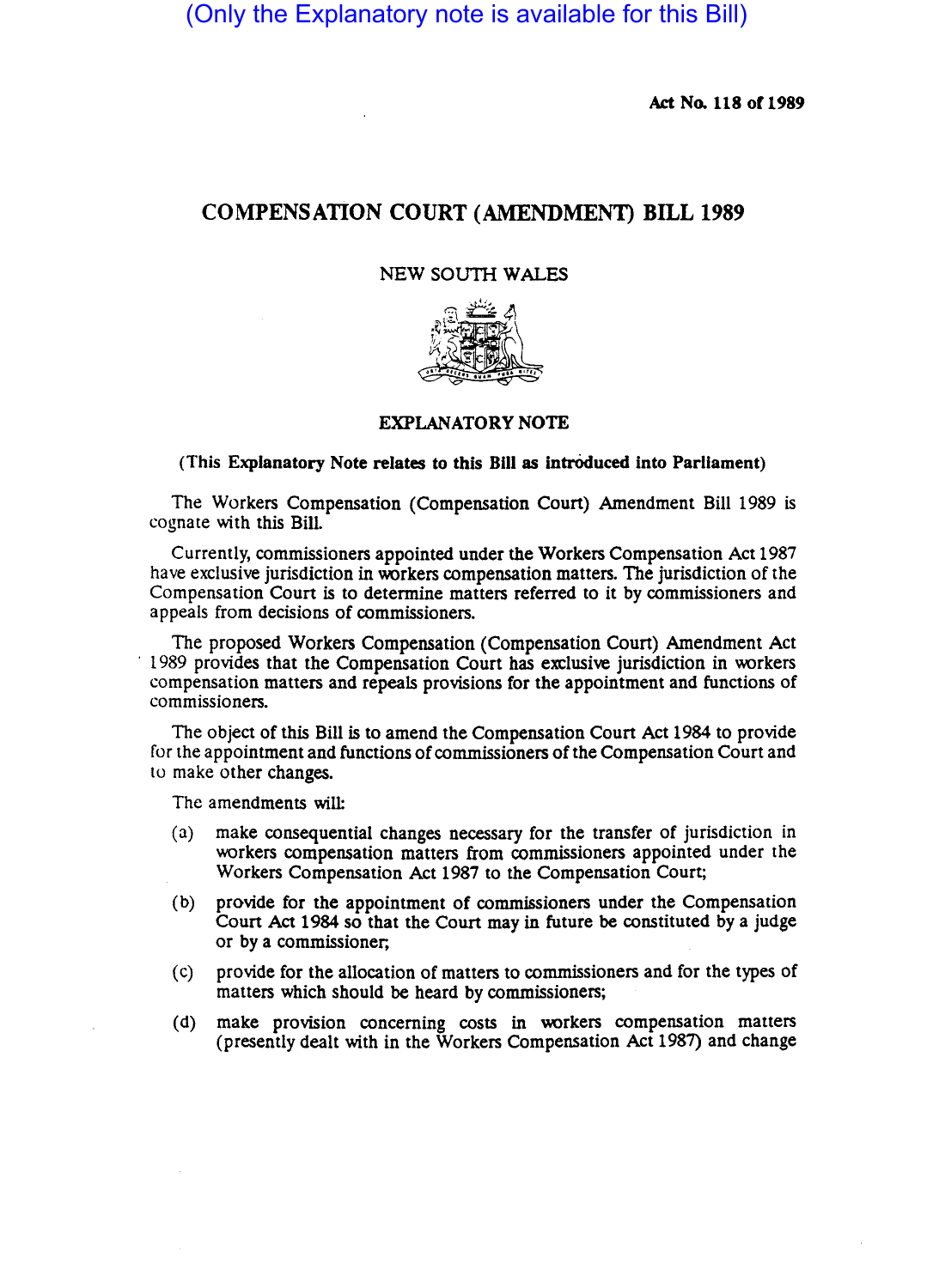the general rule that workers are not liable for costs (but only in the case of costs on an application for review of a commissioner's decision);

- (e) empower the making of rules of Court providing for default judgments. orders for summary judgment, the giving of evidence and the proving of facts; and
- (t) make other minor or consequential amendments.

Clause 1 specifies the short title of the proposed Act.

Clause 2 provides that the proposed Act commences on a day or days to be appointed by proclamation.

Clause 3 gives effect to the Schedule of amendments to the Principal Act.

#### SCHEDULE 1- AMENDMENTS

#### Commissioners

Schedule 1 (2) provides for the appointment of commissioners and acting commissioners. Appointments are to be restricted to persons who are legally qualified and the term of appointment is to be not less than 4 years and not more than 7 years. However, under the savings and transitional provisions in proposed Schedule 4, existing commissioners are continued in office for the balance of their term of office.

Schedule 1 (10) provides that commissioners are to exercise the functions of the Court in matters allocated to them by the Chief Judge and are to be considered to be the Court when exercising those functions. Proceedings before a commissioner are to be conducted with as little formality and technicality as the proper consideration of the matter permits.

Schedule 1 (7) provides for the allocation of matters to commissioners by the Chief Judge. *As* far as practicable, the matters specified in proposed Schedule 3 to the Act should be allocated to commissioners.

Schedule 1 (14) (b) provides that decisions of commissioners are reviewable by judges of the Court in the same way as decisions of registrars.

Schedule 1 (23) provides for the conditions of office of commissioners (proposed Schedule 2 to the Act).

Schedule 1  $(1)$ ,  $(4)$ ,  $(5)$ ,  $(11)$  -  $(17)$  and  $(20)$   $(a)$  make consequential amendments.

#### Costs

An exception is created to the general rule (currently in the Workers Compensation Act 1987 and to be re-enacted in the Compensation Court Act 1984) that a worker is not to be ordered to pay costs by providing that, if the worker applies for a review by a judge of a decision of a commissioner, costs are to be paid by the unsuccessful party unless there are special circumstances.